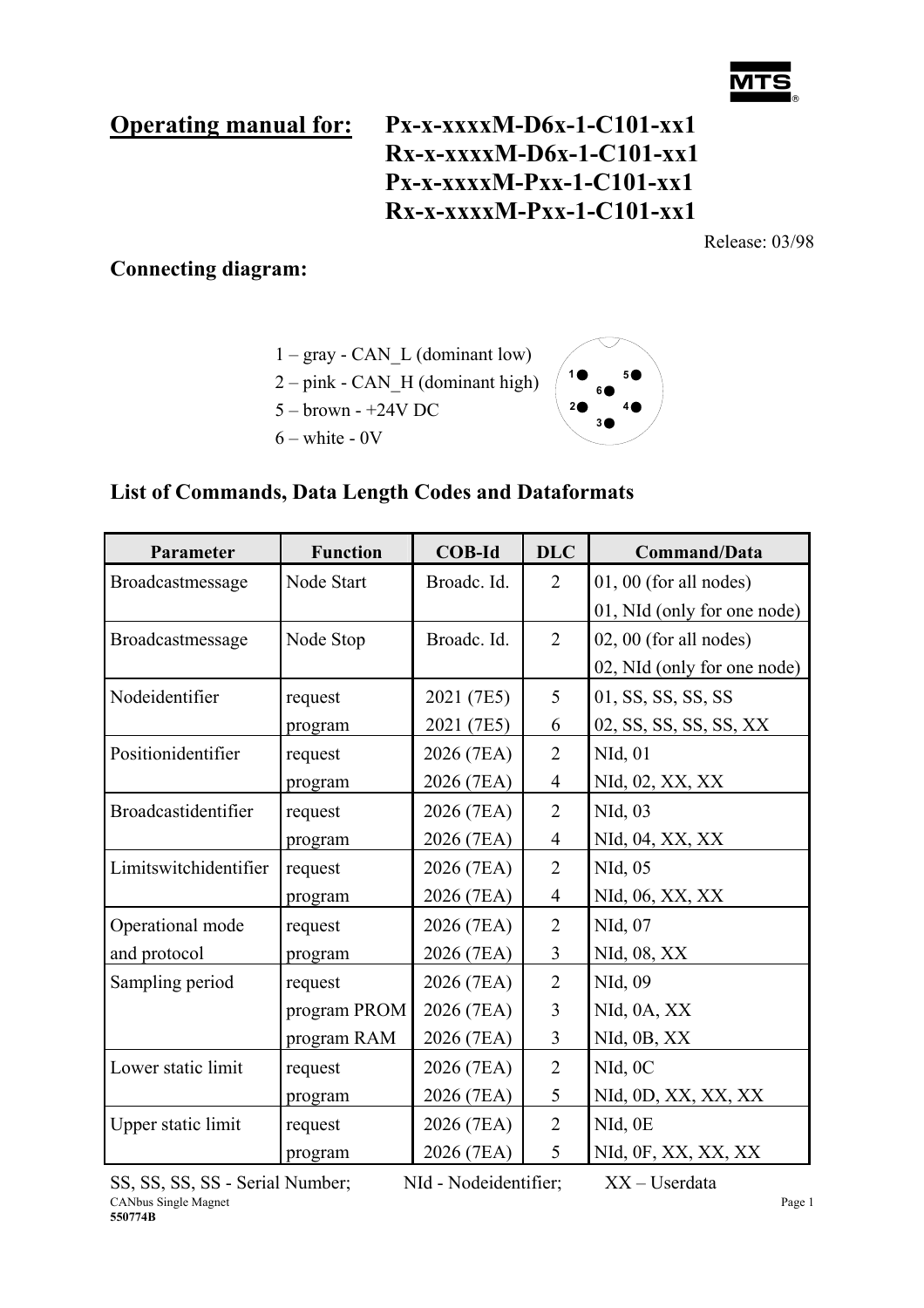| Parameter         | <b>Function</b> | <b>COB-Id</b> | <b>DLC</b> | Command/Data        |
|-------------------|-----------------|---------------|------------|---------------------|
| Dynamical limit 1 | request         | 2026 (7EA)    |            | NId, 10             |
|                   | program         | 2026 (7EA)    | 5          | NId, 11, XX, XX, XX |
| Dynamical limit 2 | request         | 2026 (7EA)    |            | NId, 12             |
|                   | program         | 2026 (7EA)    | 5          | NId, 13, XX, XX, XX |
| Dynamical limit 3 | request         | 2026 (7EA)    |            | NId, 14             |
|                   | program         | 2026 (7EA)    | 5          | NId, 15, XX, XX, XX |

SS, SS, SS, SS - Serial Number; NId - Nodeidentifier; XX - Userdata

## **Explanation of Programming**

During the installation or the programming of new data the transducer works as a slave. After each programming instruction the transducer answeres with a recognition string so that the PLC can verivy if the transducer gets the right information.

#### **Nodeidentifier**

The nodeidentifier is used for the fast and easy response of the CAN clients. Each CAN client gets his own nodeidentifier. This identifier is programmed during installation by using the serial number of the transducer (printed on transducer label). The serial number must be send in the following way:

serial number on transducer label: i.e. **FNr.:9702 0235**  serial number for communication protocol: 97 02 02 35

| $\sim$           |               |                         |                    |
|------------------|---------------|-------------------------|--------------------|
| <b>Source</b>    | <b>COB-ID</b> | Data                    | <b>Destination</b> |
| LMT Master       | 2021          | $01$ ; SS; SS; SS; SS   | LMT Slave          |
| <b>LMT Slave</b> | 2020          | 01; SS; SS; SS; SS; NId | <b>LMT</b> Master  |

*Requesting the nodeidentifier* 

*Programming the nodeidentifier* 

| <b>Source</b> | <b>COB-ID</b> | Data                    | <b>Destination</b> |
|---------------|---------------|-------------------------|--------------------|
| LMT Master    | 2021          | 02; SS; SS; SS; SS; NId | LMT Slave          |
| LMT Slave     | 2020          | 02; SS; SS; SS; SS; NId | LMT Master         |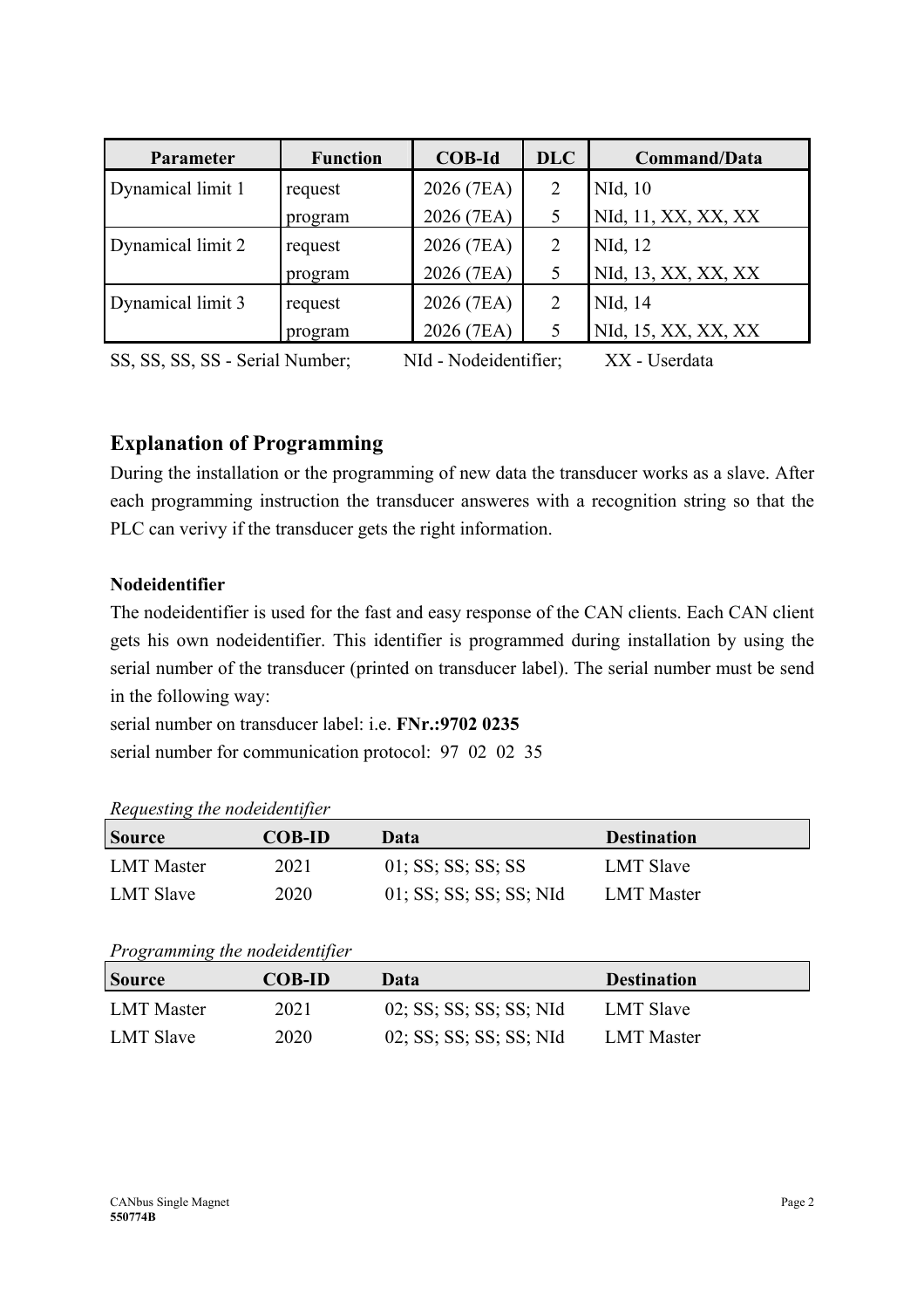#### **Positionidentifier**

The positionidentifier is the identifier with which the transducer sends his position datas on the CAN bus. The position data could also be read by using a *remote frame* on the position identifier. The positionidentifier determines the priority of the message. A message with a low identifier has higher priority than a message with a high identifier.

*Requesting the positionidentifier* 

| <b>Source</b>    | <b>COB-ID</b> | Data                       | <b>Destination</b> |
|------------------|---------------|----------------------------|--------------------|
| NMT Master       | 2026          | $NId$ ; 01                 | <b>NMT Slave</b>   |
| <b>NMT Slave</b> | 2025          | $NId$ ; $01$ ; $XX$ ; $XX$ | <b>NMT</b> Master  |

*Programming the positionidentifier* 

| <b>Source</b>    | <b>COB-ID</b> | Data                       | <b>Destination</b> |
|------------------|---------------|----------------------------|--------------------|
| NMT Master       | 2026          | $NId$ ; $02$ ; $XX$ ; $XX$ | <b>NMT Slave</b>   |
| <b>NMT Slave</b> | 2025          | $NId$ ; $02$ ; $XX$ ; $XX$ | <b>NMT</b> Master  |

## **Broadcastidentifier**

The broadcastidentifier is used to send 'Node Start' and 'Node Stop' messages to the transducer. Normally the broadcastidentifier is the identifier 000 (based on Can Application Layer CAL), but sometimes it is necessary that the braodcastidentifier is another than the CAL based.

*Requesting the broadcastidentifier* 

| <b>Source</b>    | <b>COB-ID</b> | Data                    | <b>Destination</b> |
|------------------|---------------|-------------------------|--------------------|
| NMT Master       | 2026          | $NId$ ; 03              | <b>NMT Slave</b>   |
| <b>NMT Slave</b> | 2025          | $NId$ ; 03; $XX$ ; $XX$ | <b>NMT</b> Master  |

*Programming the broadcastidentifier* 

| <b>Source</b>    | <b>COB-ID</b> | Data                       | <b>Destination</b> |
|------------------|---------------|----------------------------|--------------------|
| NMT Master       | 2026          | $NId$ ; $04$ ; $XX$ ; $XX$ | <b>NMT Slave</b>   |
| <b>NMT Slave</b> | 2025          | $NId$ ; $04$ ; $XX$ ; $XX$ | <b>NMT</b> Master  |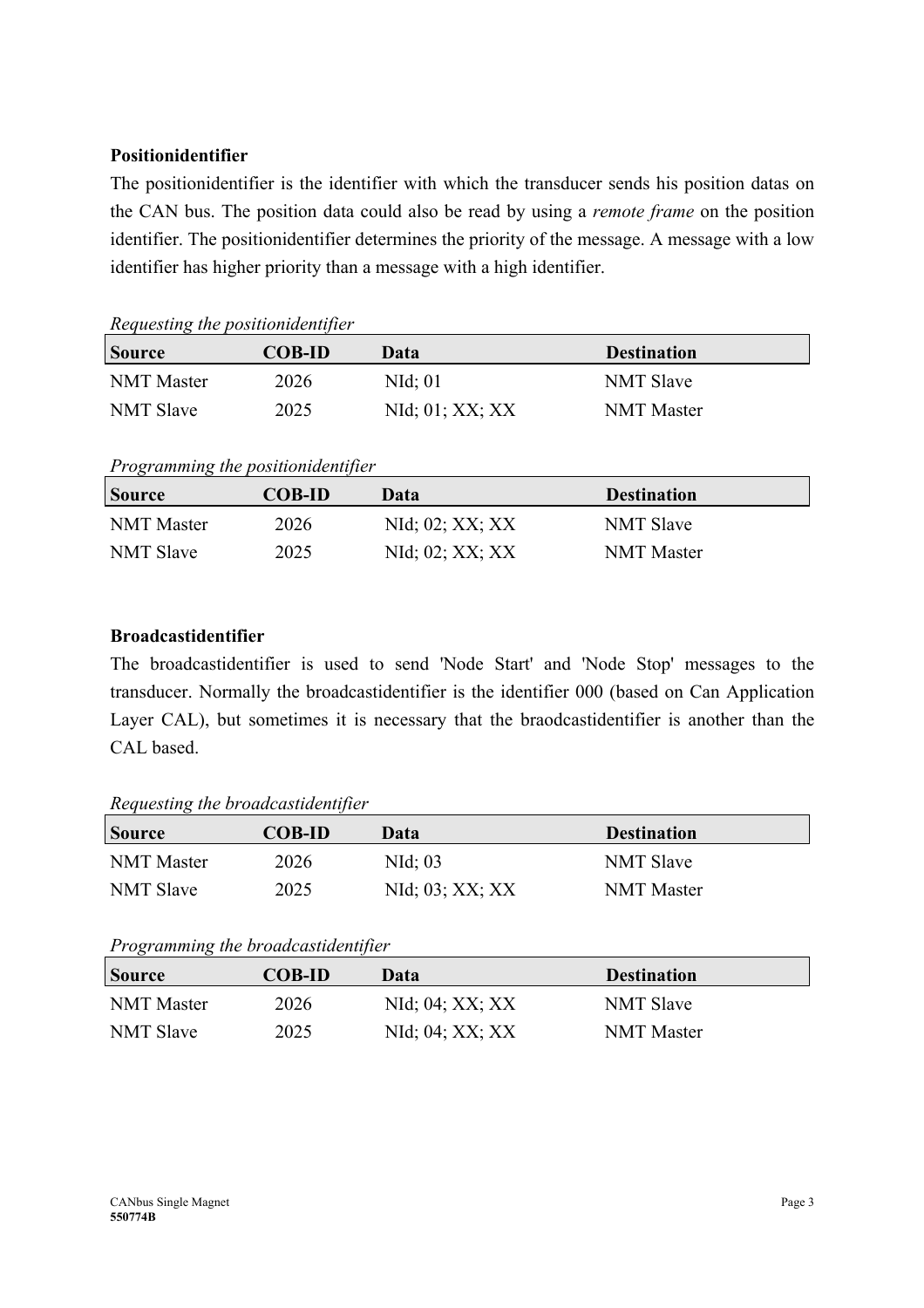#### **Limitswitchidentifier**

The limitswitchidentifier is the identifier with which the transducer sends his status information regarding the limitswitch function. The limitswitchidentifier determines the priority of the message. A message with a low identifier has higher priority than a message with a high identifier. This message would be send directly when a change of the limitswitch function is detected. (This identifier is only used if this operational mode is selected).

|                   | <i>Requesting the times whenthelington</i> |                            |                    |  |  |  |  |
|-------------------|--------------------------------------------|----------------------------|--------------------|--|--|--|--|
| <b>Source</b>     | <b>COB-ID</b>                              | Data                       | <b>Destination</b> |  |  |  |  |
| <b>NMT</b> Master | 2026                                       | $NId$ ; 05                 | <b>NMT Slave</b>   |  |  |  |  |
| <b>NMT Slave</b>  | 2025                                       | $NId$ ; $05$ ; $XX$ ; $XX$ | <b>NMT</b> Master  |  |  |  |  |

#### *Requesting the limitswitchidentifier*

#### *Programming the limitswitchidentifier*

| <b>Source</b>    | <b>COB-ID</b> | Data                    | <b>Destination</b> |
|------------------|---------------|-------------------------|--------------------|
| NMT Master       | 2026          | $NId$ ; 06; $XX$ ; $XX$ | <b>NMT Slave</b>   |
| <b>NMT Slave</b> | 2025          | $NId$ ; 06; $XX$ ; $XX$ | <b>NMT</b> Master  |

#### **Operational mode and protocol**

- There are different kinds of operational modes. It can be select between CAN master or CAN slave mode. In CAN-Master mode the transducer sends automatical after measuring the position data on the bus. In the CAN-Slave mode the transducer does the measurement and waits for a Remote Frame on the positionidentifier to send the position data.
- It can be selected if the transducer sends a status information with a separate identifier or not. The status message is an one byte message which is directly send when a change of the limitswitch function is detected. This information would be send independent from the sample time of the transducer.
- By selection it is possible to measure the velocity of the movement of the magnet. The velocity information is added to the position information. The complete message is send out with the position identifier.
- There are two kinds of protocolformats available: Protocolformat M: MSB-Position ... LSB Position, Status (MSB-Velocity, LSB-Velocity) Protocolformat I : (LSB-Velocity, MSB-Velocity) Status, LSB-Position ... MSB-Position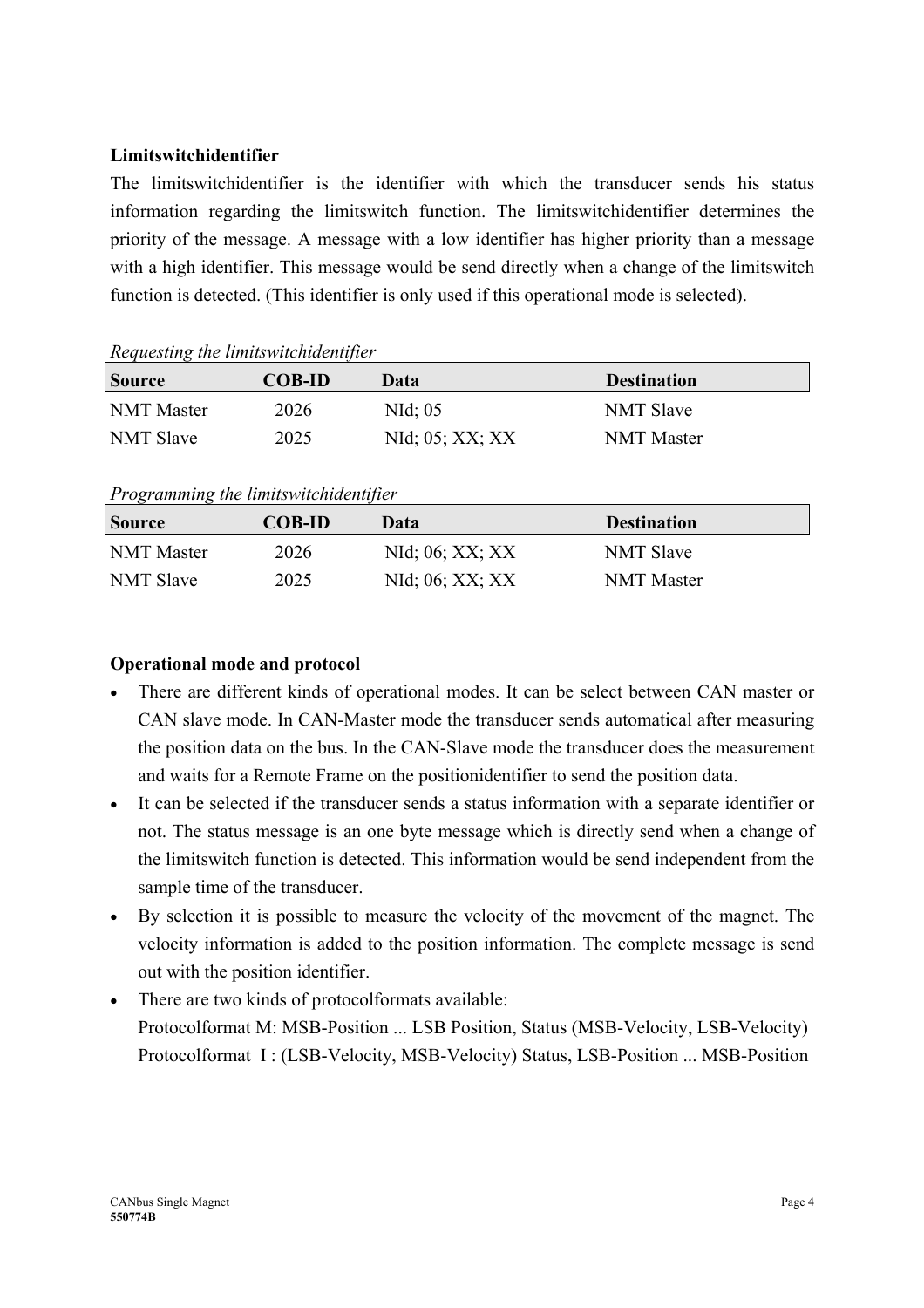| D7 | D <sub>6</sub> | D5 | D <sub>4</sub> | D3           | D2 | D <sub>1</sub> | D <sub>0</sub> |
|----|----------------|----|----------------|--------------|----|----------------|----------------|
|    |                |    | B <sub>3</sub> | $\mathbf{F}$ | B2 | B <sub>1</sub> | B(             |

| $B0$ : | $0 =$ with extra limits witch message    | $B1: 0 = CAN-Master$ |
|--------|------------------------------------------|----------------------|
|        | $1 =$ without extra limits witch message | $1 = CAN-Slave$      |

- B2:  $0 =$  with velocity calculation  $F: 0 =$  Protocolformat M  $1 =$  without velocity calculation  $1 =$  Protocolformat I
- B3:  $0 =$  free measurement 1 = measurement synchronus to 'Node Start'

*Requesting the operational mode and protocol* 

| <b>Source</b>    | <b>COB-ID</b> | Data                | <b>Destination</b> |
|------------------|---------------|---------------------|--------------------|
| NMT Master       | 2026          | NId; 07             | <b>NMT Slave</b>   |
| <b>NMT Slave</b> | 2025          | $NId$ ; $07$ ; $XX$ | <b>NMT</b> Master  |

*Programming the operational mode and protocol* 

| <b>Source</b>     | <b>COB-ID</b> | Data                | <b>Destination</b> |  |
|-------------------|---------------|---------------------|--------------------|--|
| <b>NMT</b> Master | 2026          | $NId$ ; $08$ ; $XX$ | <b>NMT Slave</b>   |  |
| <b>NMT Slave</b>  | 2025          | $NId$ ; $08$ ; $XX$ | <b>NMT</b> Master  |  |

#### **Sampling Period**

Over the sampling period a selection could be made in which time periods the transducer sends its position data. The sampling must be a value between 1 and 255 (0x01 - 0xFF). The value 0 is not allowed. The time period  $t_{send}$  could be calculated with the sample *s* and the cycle time 0.5 ms (1 ms or 2 ms) as follows:

> $t_{send} = s * 0.5$  *ms* (for transducer length 0 -> 1200 mm)  $t_{send} = s * 1.0$  ms (for transducer length 1201 -> 2400 mm)  $t_{send} = s * 2.0$  ms (for transducer length 2401 -> 4800 mm)  $t_{send} = s * 4.0$  ms (for transducer length 4801 -> 9600 mm)

The sampling period can be programmed in the permanent memory (EEPROM) or only in the RAM. Normally there is one sampling period programmed to the EEPROM and during production the sampling period is only changed in the RAM. After power up the transducer the sampling period stored in the EEPROM is automatically written in the RAM.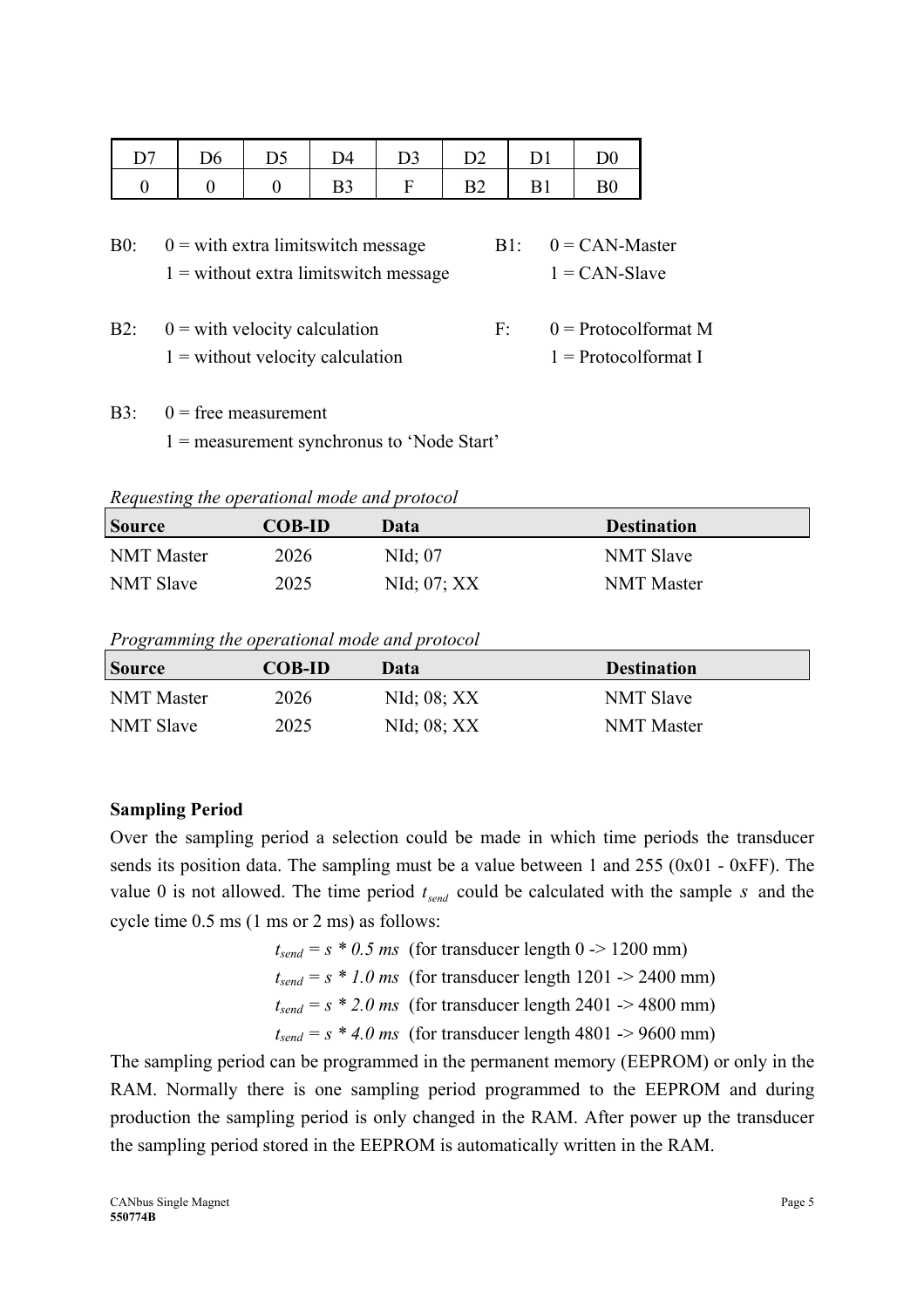*Requesting the sampling rate* 

| <b>Source</b>     | <b>COB-ID</b> | Data             | <b>Destination</b> |  |
|-------------------|---------------|------------------|--------------------|--|
| <b>NMT</b> Master | 2026          | $NId$ ; 09       | <b>NMT Slave</b>   |  |
| <b>NMT Slave</b>  | 2025          | $NId$ ; 09; $XX$ | <b>NMT</b> Master  |  |

#### *Programming the sampling rate to EEPROM*

| <b>Source</b>    | <b>COB-ID</b> | Data                | <b>Destination</b> |
|------------------|---------------|---------------------|--------------------|
| NMT Master       | 2026          | $NId$ ; $0A$ ; $XX$ | <b>NMT Slave</b>   |
| <b>NMT Slave</b> | 2025          | $NId$ ; $0A$ ; $XX$ | <b>NMT</b> Master  |

*Programming the sampling rate to the RAM* 

| <b>Source</b>     | <b>COB-ID</b> | Data                | <b>Destination</b> |
|-------------------|---------------|---------------------|--------------------|
| <b>NMT</b> Master | 2026          | $NId$ ; $0B$ ; $XX$ | <b>NMT Slave</b>   |
| <b>NMT Slave</b>  | 2025          | $NId$ ; $0B$ ; $XX$ | <b>NMT</b> Master  |

## **Limit switch function**

There are 5 limits to program. Two limits are fixed limits; these values are stored in an EEPROM. The other 3 limits are dynamical limits; these values are store in the RAM.

The limits are compared with the position data and the status of each comparison is send with the statusinformation.

The two static limits (low and high static limit) are security limits. The limit switch function may be programmed but it is not necessary to programm them.

*Requesting the lower static limit* 

| <b>Source</b>    | <b>COB-ID</b> | Data                              | <b>Destination</b> |
|------------------|---------------|-----------------------------------|--------------------|
| NMT Master       | 2026          | $NId$ ; $0C$                      | <b>NMT Slave</b>   |
| <b>NMT Slave</b> | 2025          | $NId$ ; $0C$ ; $XX$ ; $XX$ ; $XX$ | <b>NMT</b> Master  |

## *Programming the lower static limit*

| <b>Source</b>    | <b>COB-ID</b> | Data                              | <b>Destination</b> |
|------------------|---------------|-----------------------------------|--------------------|
| NMT Master       | 2026          | $NId$ ; $0D$ ; $XX$ ; $XX$ ; $XX$ | <b>NMT Slave</b>   |
| <b>NMT Slave</b> | 2025          | $NId$ ; $0D$ ; $XX$ ; $XX$ ; $XX$ | <b>NMT</b> Master  |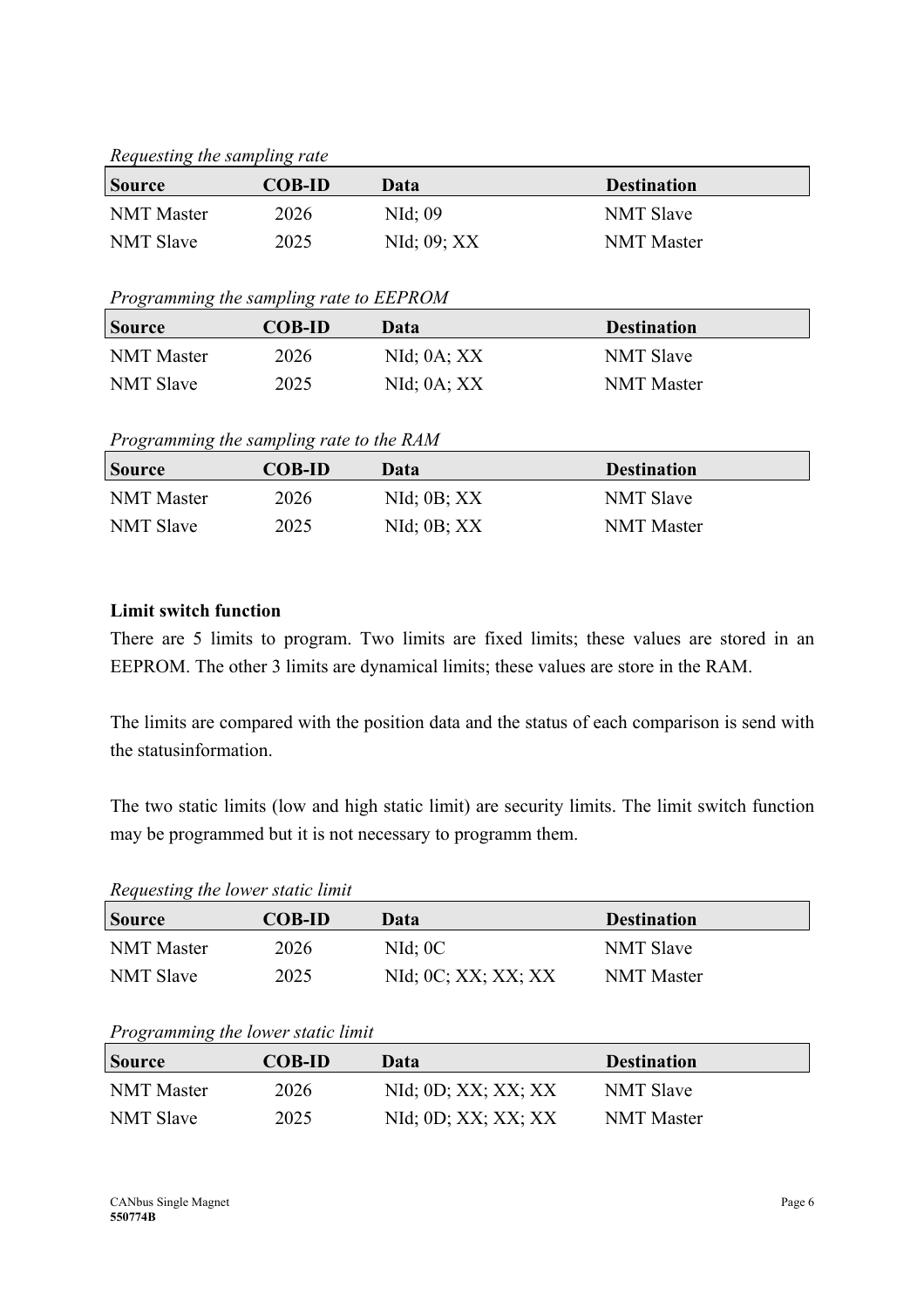#### *Requesting the upper static limit*

| <b>Source</b>    | <b>COB-ID</b> | Data                              | <b>Destination</b> |  |
|------------------|---------------|-----------------------------------|--------------------|--|
| NMT Master       | 2026          | $NId$ ; $0E$                      | <b>NMT Slave</b>   |  |
| <b>NMT Slave</b> | 2025          | $NId$ ; $0E$ ; $XX$ ; $XX$ ; $XX$ | <b>NMT</b> Master  |  |

#### *Programming the upper static limit*

| <b>Source</b> | <b>COB-ID</b> | Data                              | <b>Destination</b> |
|---------------|---------------|-----------------------------------|--------------------|
| NMT Master    | 2026          | $NId$ ; $0F$ ; $XX$ ; $XX$ ; $XX$ | <b>NMT Slave</b>   |
| NMT Slave     | 2025          | $NId$ ; $0F$ ; $XX$ ; $XX$ ; $XX$ | <b>NMT</b> Master  |

## *Requesting the dynamical limit 1*

| <b>Source</b>     | <b>COB-ID</b> | Data                | <b>Destination</b> |
|-------------------|---------------|---------------------|--------------------|
| <b>NMT</b> Master | 2026          | $NId$ ; 10          | <b>NMT Slave</b>   |
| <b>NMT Slave</b>  | 2025          | NId; 10; XX; XX; XX | <b>NMT</b> Master  |

## *Programming the dynamical limit 1*

| <b>Source</b>    | <b>COB-ID</b> | Data                | <b>Destination</b> |
|------------------|---------------|---------------------|--------------------|
| NMT Master       | 2026          | NId; 11; XX; XX; XX | <b>NMT Slave</b>   |
| <b>NMT Slave</b> | 2025          | NId; 11; XX; XX; XX | <b>NMT</b> Master  |

## *Requesting the dynamical limit 2*

| <b>Source</b>    | <b>COB-ID</b> | Data                | <b>Destination</b> |
|------------------|---------------|---------------------|--------------------|
| NMT Master       | 2026          | NId; 12             | <b>NMT Slave</b>   |
| <b>NMT Slave</b> | 2025          | NId; 12; XX; XX; XX | <b>NMT</b> Master  |

## *Programming the dynamical limit 2*

| <b>Source</b>    | <b>COB-ID</b> | Data                | <b>Destination</b> |
|------------------|---------------|---------------------|--------------------|
| NMT Master       | 2026          | NId; 13; XX; XX; XX | <b>NMT Slave</b>   |
| <b>NMT Slave</b> | 2025          | NId; 13; XX; XX; XX | NMT Master         |

#### *Requesting the dynamical limit 3*

| <b>Source</b>    | <b>COB-ID</b> | Data                | <b>Destination</b> |
|------------------|---------------|---------------------|--------------------|
| NMT Master       | 2026          | NId: 14             | <b>NMT Slave</b>   |
| <b>NMT Slave</b> | 2025          | NId; 14; XX; XX; XX | <b>NMT</b> Master  |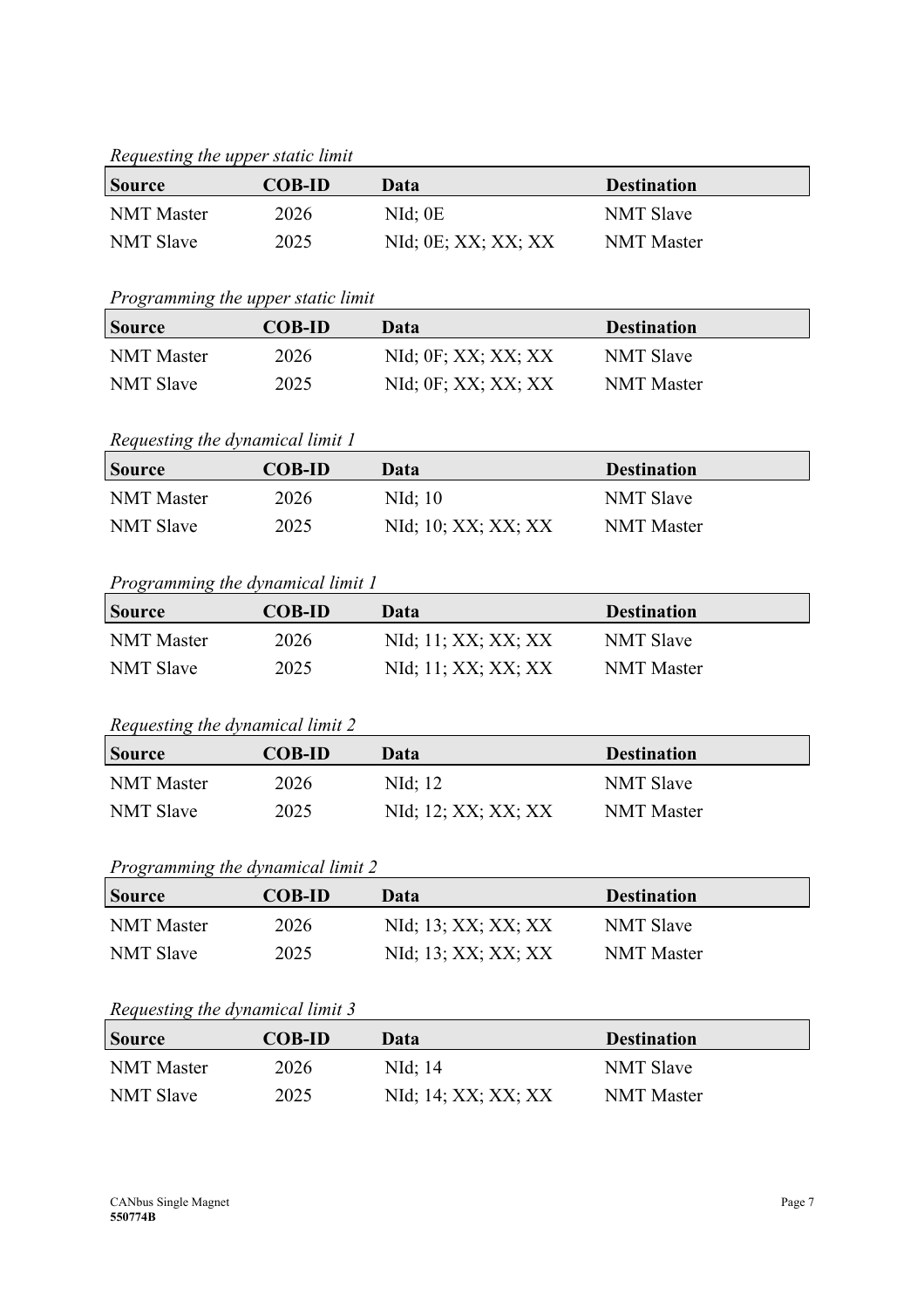*Programming the dynamical limit 3* 

| <b>Source</b>    | <b>COB-ID</b> | Data                | <b>Destination</b> |
|------------------|---------------|---------------------|--------------------|
| NMT Master       | 2026          | NId; 15; XX; XX; XX | <b>NMT Slave</b>   |
| <b>NMT Slave</b> | 2025          | NId; 15; XX; XX; XX | <b>NMT</b> Master  |

#### **Node Start Message**

The 'Node Start' message is used to switch the transducer active. Therefore the nodeidentifier of the transducer is need. Also with the 'Node Start' message all transducers could be switched active at the same time. Therefore the nodeidentifier 00 is necessary.

| <b>Source</b>     | <b>COB-ID</b> | Data                 | <b>Destination</b> |
|-------------------|---------------|----------------------|--------------------|
| <b>NMT</b> Master | Broadc.Id.    | $01;00$ (for all)    | <b>NMT Slave</b>   |
|                   | Broadc.Id.    | $01$ ; NId (for one) | <b>NMT Slave</b>   |

#### **Node Stop Message**

The 'Node Stop' message is used to switch the transducer passiv. Therefore the nodeidentifier of the transducer is need. Also with the 'Node Stop' message all transducers could be switched passiv at the same time. Therefore the nodeidentifier 00 is necessary.

| <b>Source</b>     | <b>COB-ID</b> | Data                 | <b>Destination</b> |
|-------------------|---------------|----------------------|--------------------|
| <b>NMT</b> Master | Broadc.Id     | $02; 00$ (for all)   | <b>NMT Slave</b>   |
|                   | Broadc.Id.    | $02$ ; NId (for one) | <b>NMT Slave</b>   |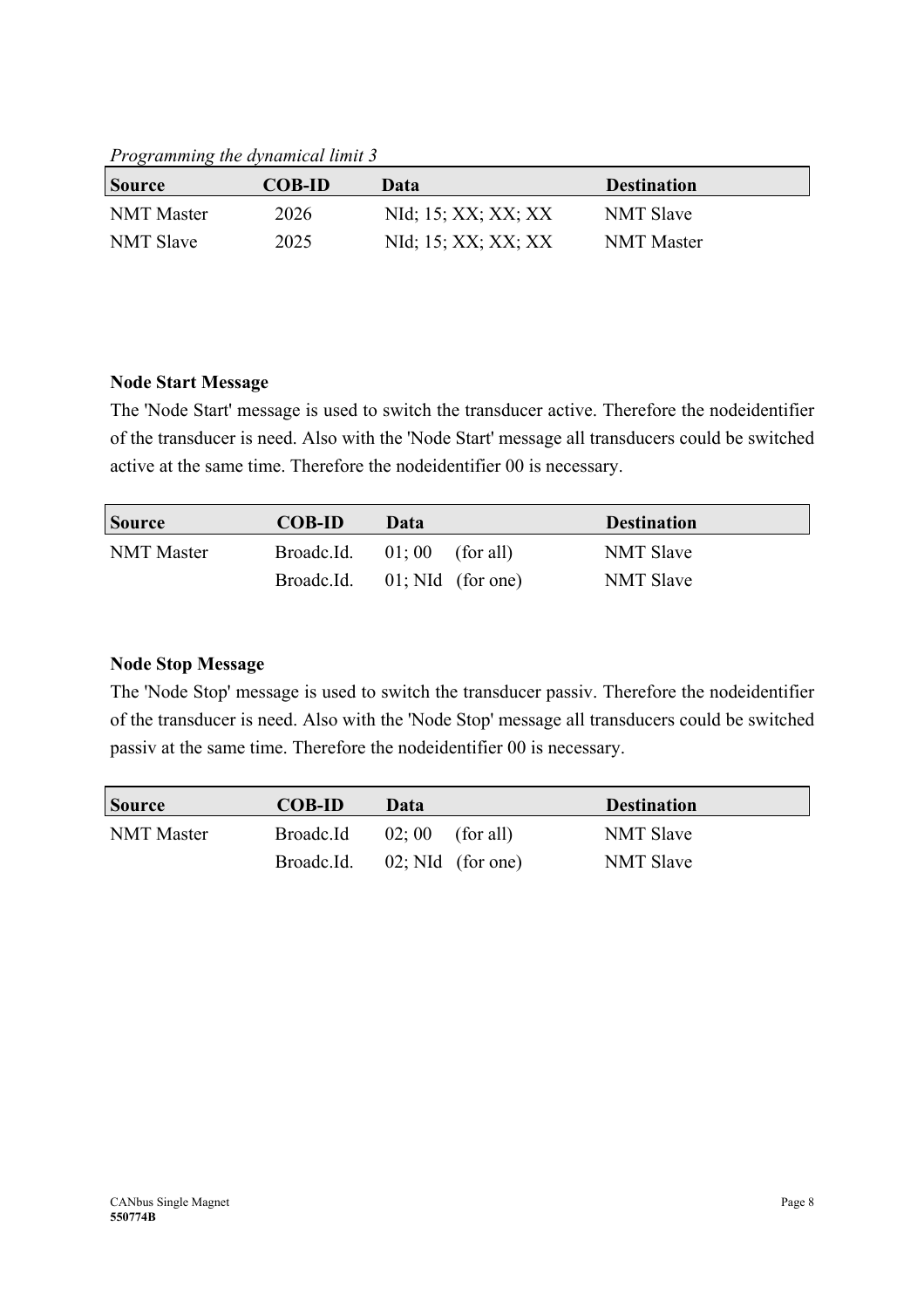## **Position message format without velocity calculation**

The dataformat can be protocolformat M or protocolformat I.

*Protocolformat M*

| Ident.  | <b>DLC</b> | D <sub>0</sub> | D1                | D <sub>2</sub>                         | D <sub>3</sub> |
|---------|------------|----------------|-------------------|----------------------------------------|----------------|
| Pos.Id. |            |                |                   | Highbyte   Med.byte   Lowbyte   Status |                |
|         |            | Position       | Position Position |                                        |                |

*Protocolformat I*

| Ident.  | <b>DLC</b> | D <sub>0</sub> | D1                            | $\mathbf{D}2$ | D <sub>3</sub> |
|---------|------------|----------------|-------------------------------|---------------|----------------|
| Pos.Id. |            | <b>Status</b>  | Lowbyte   Med.byte   Highbyte |               |                |
|         |            |                | Position                      | Position      | Position       |

Together with the position there also the status of the transducer and the limitswitch comparison is send out. The resolution of the position depends on the ordering code on the label.

## **Position message format with velocity calculation**

The dataformat can be protocolformat M or protocolformat I.

| Protocolformat M |  |
|------------------|--|
|                  |  |

| Ident.  | <b>DLC</b> | D <sub>0</sub>                |          | D <sub>2</sub> | D3            | D4               | D <sub>5</sub> |
|---------|------------|-------------------------------|----------|----------------|---------------|------------------|----------------|
| Pos.Id. |            | Highbyte   Med.byte   Lowbyte |          |                | <b>Status</b> | Highbyte Lowbyte |                |
|         |            | Position                      | Position | Position       |               | Velocity         | Velocity       |

*Protocolformat I*

| Ident.  | <b>DLC</b> | D <sub>0</sub> |                         | D <sub>2</sub> | D <sub>3</sub> | D4                            | D <sub>5</sub> |
|---------|------------|----------------|-------------------------|----------------|----------------|-------------------------------|----------------|
| Pos.Id. |            |                | Lowbyte Highbyte Status |                |                | Lowbyte   Med.byte   Highbyte |                |
|         |            | Velocity       | Velocity                |                | Position       | Position                      | Position       |

Together with the position there also the status of the transducer and the limitswitch comparison and also the velocity is send out. The resolution of the position respekts to the ordering guide. The resolution of the velocity depends on the resolution of the position and the measured velocity itself and changes automaticaly (see table next page).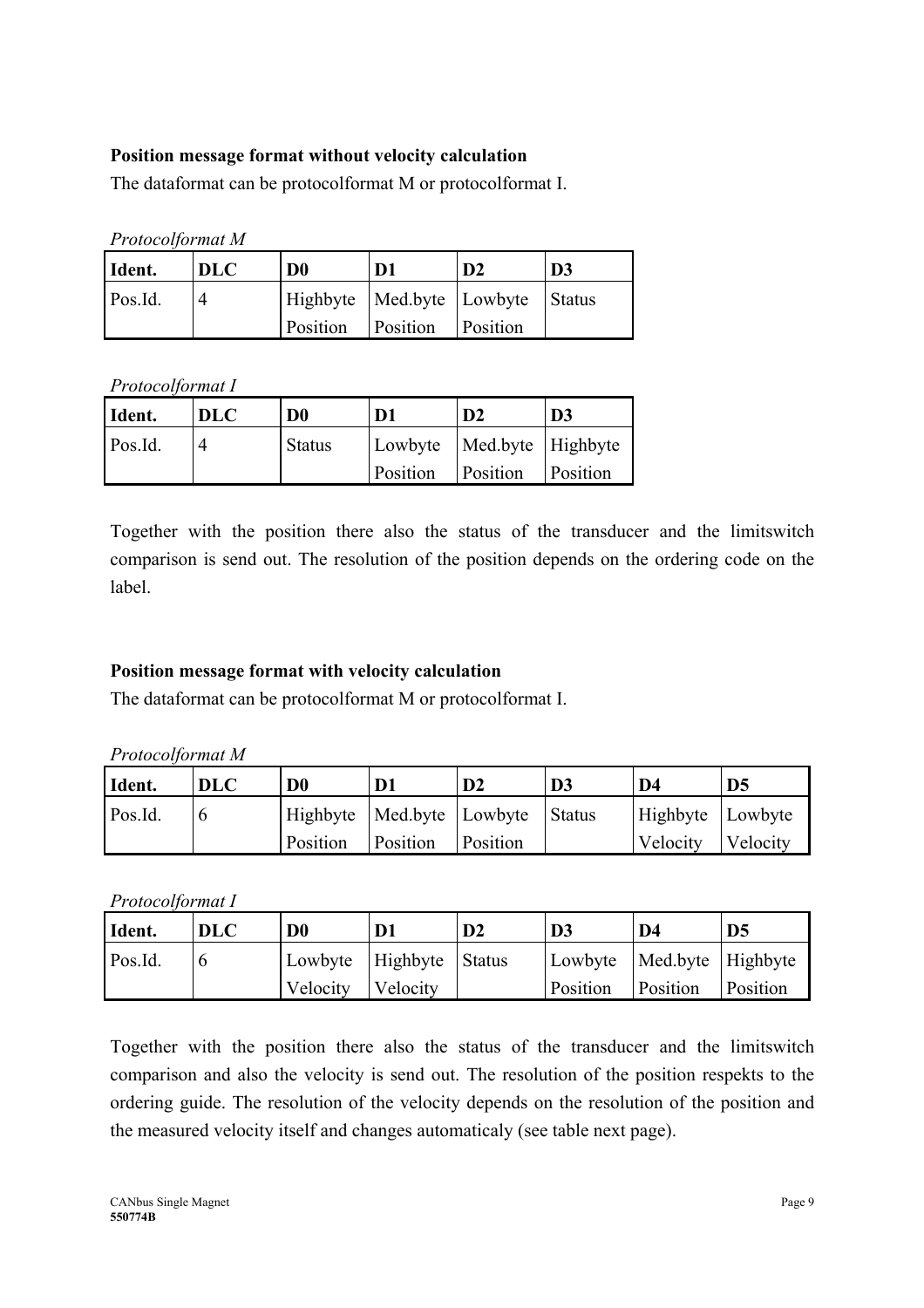| <b>Velocity</b> | <b>Resolution</b>      | <b>Timeintervall</b> |
|-----------------|------------------------|----------------------|
| $\lceil$ mm/s]  | $\lceil$ mm/s $\rceil$ | $\lceil ms \rceil$   |
| V > 640         | 10,00(5,00; 2,50)      | 0,5(1,0; 2,0)        |
| 640 > V > 320   | 5,00(2,50; 1,25)       | 1,0(2,0; 4,0)        |
| 320 > V > 213   | 3,33(1,66; 0,83)       | 1,5(3,0;6,0)         |
| 213 > V > 128   | 2,00(1,00; 0,50)       | 2,5(5,0;10,0)        |
| 128 > V >       | 1,00(0,50; 0,25)       | 5,0(10,0;20,0)       |

## Resolution of velocity (resolution of position data: **0.005 mm**): the significance of LSB is constant  $1,00$   $(0,50; 0,25)$  mm/s

The values in brackets are in response to transducer length more than 1,2 bzw. 2,4 m.

#### Resolution of velocity (resolution of position data: **0.002 mm**): the significance of LSB is constant  $0,40$   $(0,20; 0,10)$  mm/s

| <b>Velocity</b> | <b>Resolution</b>      | Timeintervall      |  |
|-----------------|------------------------|--------------------|--|
| $\lceil$ mm/s]  | $\lceil$ mm/s $\rceil$ | $\lceil ms \rceil$ |  |
| V > 640         | 4,00(2,00; 1,00)       | 0,5(1,0; 2,0)      |  |
| 640 > V > 320   | $2,00$ $(1,00; 0,50)$  | 1,0(2,0; 4,0)      |  |
| 320 > V > 213   | 1,20(0,60; 0,30)       | 1,5(3,0;6,0)       |  |
| 213 > V > 128   | $0,80$ $(0,40; 0,20)$  | 2,5(5,0;10,0)      |  |
| 128 > V >       | 0,40(0,20;0,10)        | 5,0(10,0;20,0)     |  |

The values in brackets are in response to transducer length more than 1,2 bzw. 2,4 m.